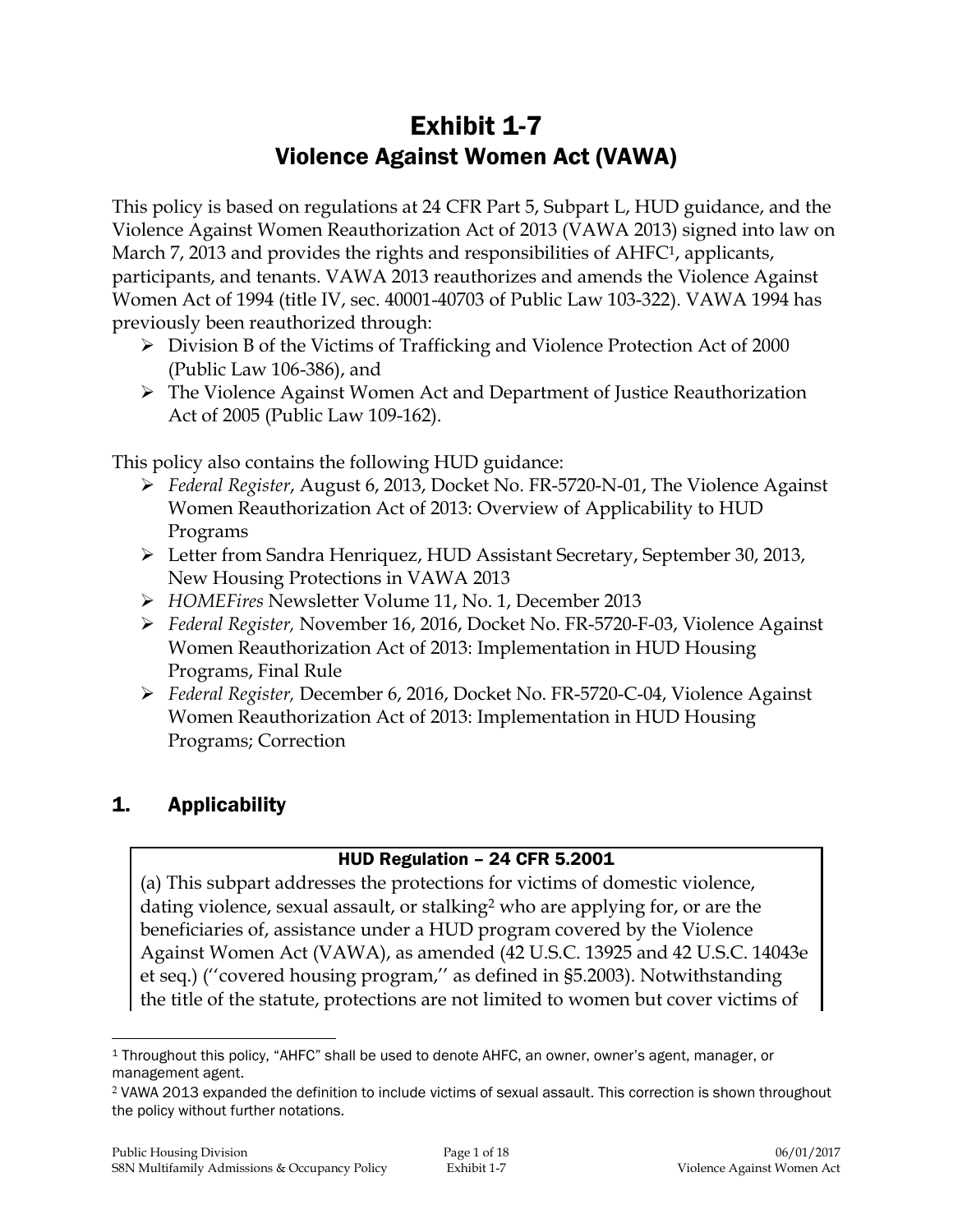domestic violence, dating violence, sexual assault, and stalking, regardless of sex, gender identity, or sexual orientation. Consistent with the nondiscrimination and equal opportunity requirements at 24 CFR 5.105(a), victims cannot be discriminated against on the basis of any protected characteristic, including race, color, national origin, religion, sex, familial status, disability, or age. HUD programs must also be operated consistently with HUD's Equal Access Rule at §5.105(a)(2), which requires that HUD-assisted and HUD-insured housing are made available to all otherwise eligible individuals and families regardless of actual or perceived sexual orientation, gender identity, or marital status.

### (b)

(1) The applicable assistance provided under a covered housing program generally consists of two types of assistance (one or both may be provided): Tenant-based rental assistance, which is rental assistance that is provided to the tenant; and project-based assistance, which is assistance that attaches to the unit in which the tenant resides. For project-based assistance, the assistance may consist of such assistance as operating assistance, development assistance, and mortgage interest rate subsidy.

(2) The regulations in this subpart are supplemented by the specific regulations for the HUD-covered housing programs listed in §5.2003. The program-specific regulations address how certain VAWA requirements are to be implemented and whether they can be implemented (for example, reasonable time to establish eligibility for assistance as provided in §5.2009(b)) for the applicable covered housing program, given the statutory and regulatory framework for the program. When there is conflict between the regulations of this subpart and the program-specific regulations, the program-specific regulations govern. Where assistance is provided under more than one covered housing program and there is a conflict between VAWA protections or remedies under those programs, the individual seeking the VAWA protections or remedies may choose to use the protections or remedies under any or all of those programs, as long as the protections or remedies would be feasible and permissible under each of the program statutes.

### AHFC Policy

See the Definitions section for Covered Housing Programs.

# 2. Effect on Other Laws

# HUD Regulation – 24 CFR 5.2011

Nothing in this subpart shall be construed to supersede any provision of any Federal, State, or local law that provides greater protection than this section for victims of domestic violence, dating violence, or stalking.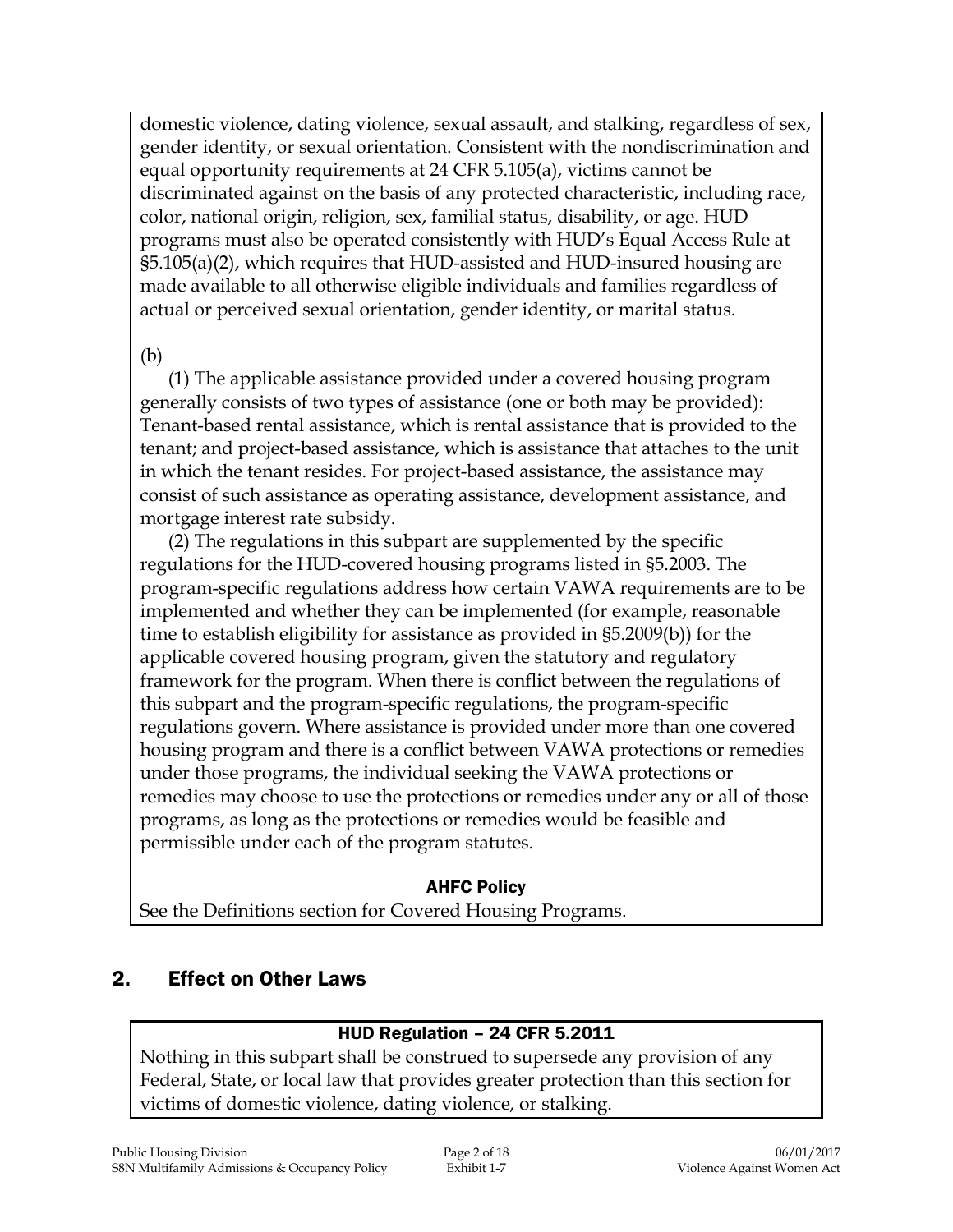# 3. Confidentiality

### HUD Regulation – 24 CFR 5.2007(c)

Any information submitted to a covered housing provider under this section, including the fact that an individual is a victim of domestic violence, dating violence, sexual assault, or stalking (confidential information), shall be maintained in strict confidence by the covered housing provider.

(1) The covered housing provider shall not allow any individual administering assistance on behalf of the covered housing provider or any persons within their employ (e.g., contractors) or in the employ of the covered housing provider to have access to confidential information unless explicitly authorized by the covered housing provider for reasons that specifically call for these individuals to have access to this information under applicable Federal, State, or local law.

(2) The covered housing provider shall not enter confidential information described in paragraph (c) of this section into any shared database or disclose such information to any other entity or individual, except to the extent that the disclosure is:

(i) Requested or consented to in writing by the individual in a time-limited release

(ii) Required for use in an eviction proceeding or hearing regarding termination of assistance from the covered program; or

(iii) Otherwise required by applicable law.

### AHFC Policy

Any information submitted to AHFC under this section, including the fact that an individual is a victim of domestic violence, dating violence, sexual assault, or stalking, shall be maintained in strict confidence by AHFC. All documentation submitted by the individual relating to their status as a victim of domestic violence, dating violence, sexual assault, or stalking will be kept separate from the tenant file.

# 4. Documenting an Occurrence of Domestic Violence

The documentation requirements in this paragraph are not applicable to a request made by the tenant for a request for an emergency transfer under the Emergency Transfer Plan section below.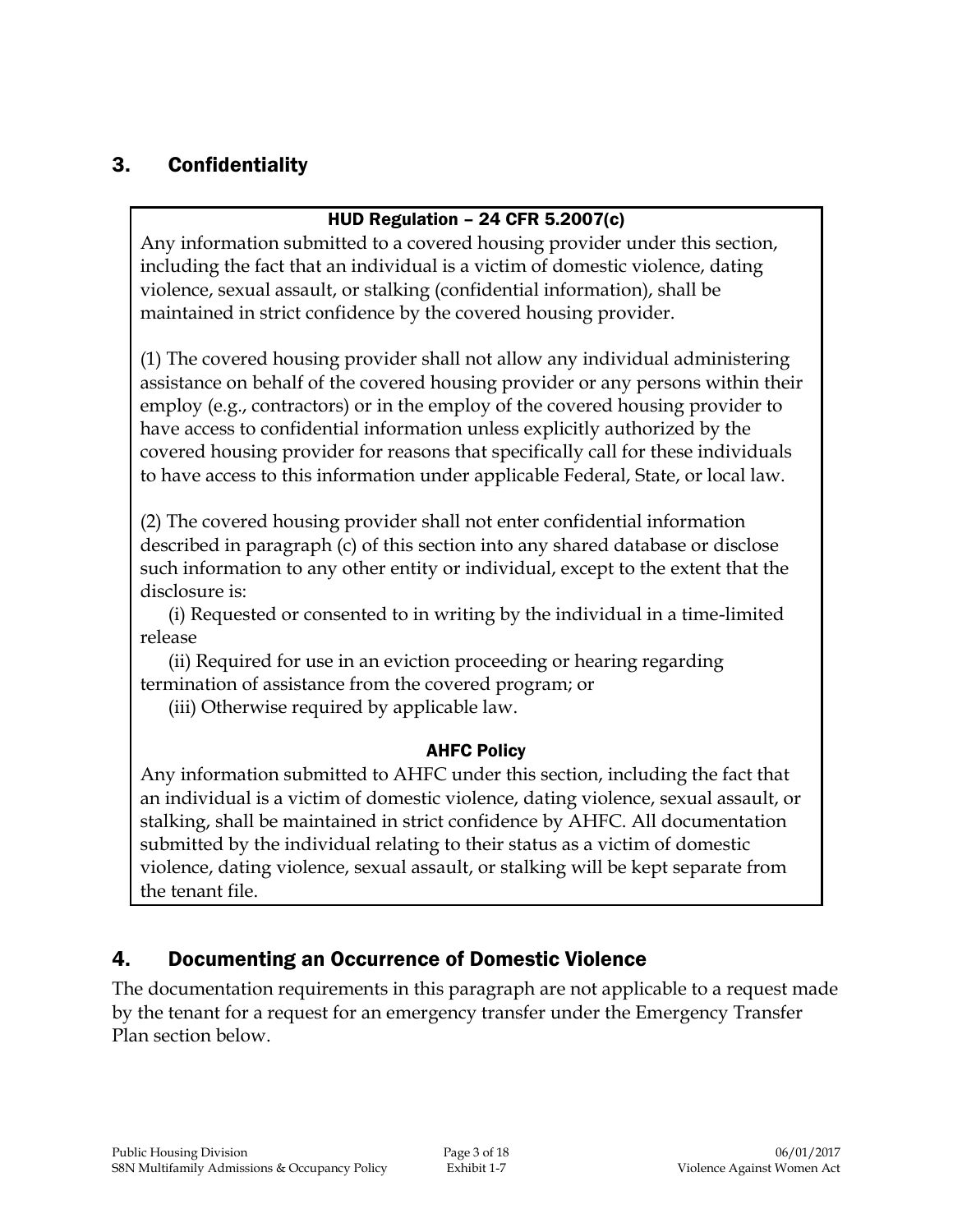# HUD Regulation – 24 CFR 5.2007(a)

(1) Under a covered housing program, if an applicant or tenant represents to the covered housing provider that the individual is a victim of domestic violence, dating violence, sexual assault, or stalking entitled to the protections under §5.2005, or remedies under §5.2009, the covered housing provider may request, in writing, that the applicant or tenant submit to the covered housing provider the documentation specified in paragraph (b)(1) of this section.

# (2)

(i) If an applicant or tenant does not provide the documentation requested under paragraph (a)(1) of this section within 14 business days after the date that the tenant receives a request in writing for such documentation from the covered housing provider, nothing in §5.2005 or §5.2009, which addresses the protections of VAWA, may be construed to limit the authority of the covered housing provider to:

- (A) Deny admission by the applicant or tenant to the covered housing program;
- (B) Deny assistance under the covered housing program to the applicant or tenant;
- (C) Terminate the participation of the tenant in the covered housing program; or
- (D) Evict the tenant, or a lawful occupant that commits a violation of a lease.

(ii) A covered housing provider may, at its discretion, extend the 14-business day deadline under paragraph (a)(2)(i) of this section.

# AHFC Policy

AHFC requires some form of documentation for all family requests for protections under VAWA. See the Permissible Documentation and Submission Requirements section below.

# 4.A Permissible Documentation and Submission Requirements

# HUD Regulation – 24 CFR 5.2007(b)

(1) In response to a written request to the applicant or tenant from the covered housing provider, as provided in paragraph (a) of this section, the applicant or tenant may submit, as documentation of the occurrence of domestic violence, dating violence, sexual assault, or stalking, any one of the following forms of documentation, where it is at the discretion of the tenant or applicant which one of the following forms of documentation to submit:

(i) The certification form described in  $\S5.2005(a)(1)(ii)$ ; or

(ii) A document: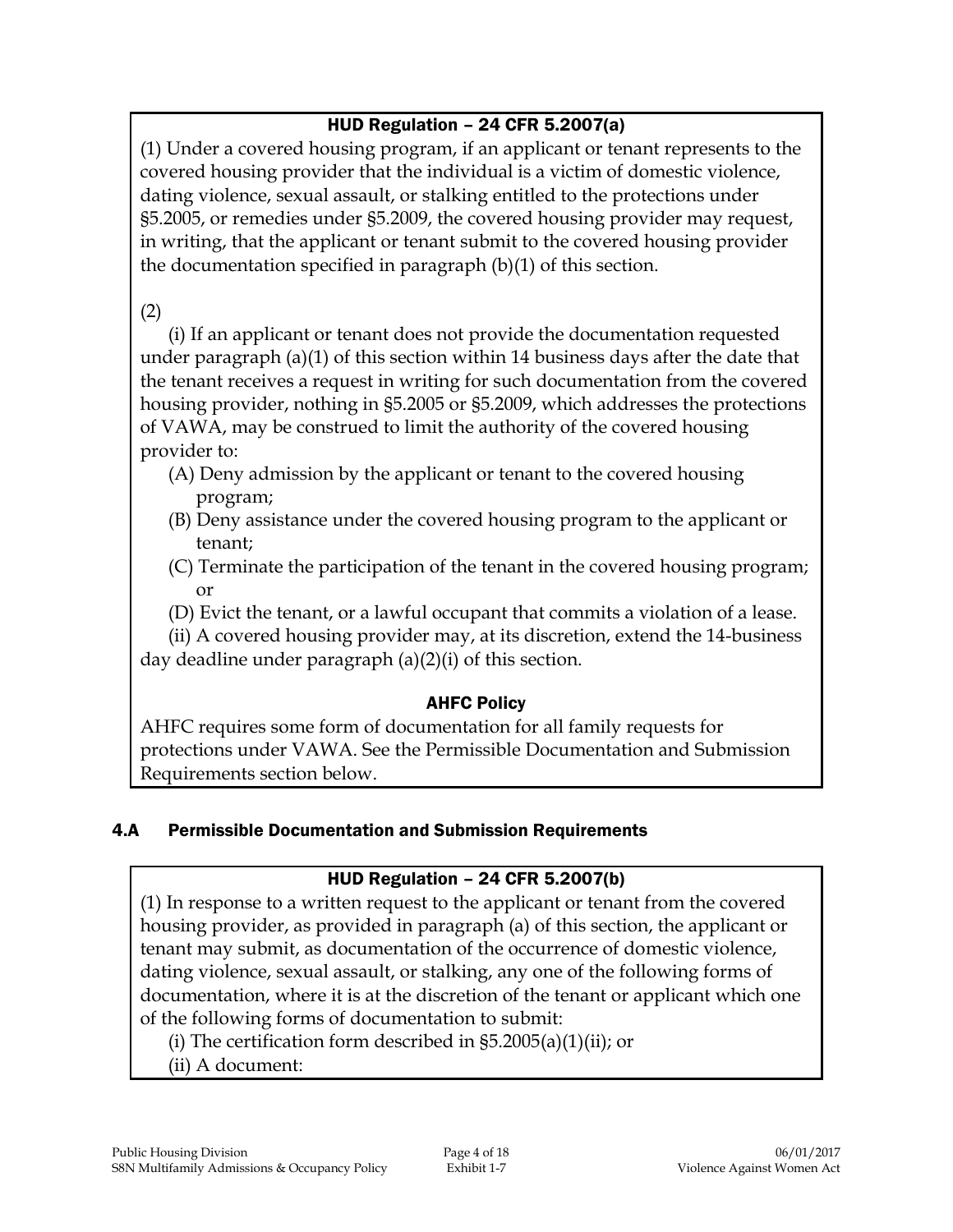- (A) Signed by an employee, agent, or volunteer of a victim service provider, an attorney, or medical professional, or a mental health professional (collectively, ''professional'') from whom the victim has sought assistance relating to domestic violence, dating violence, sexual assault, or stalking, or the effects of abuse;
- (B) Signed by the applicant or tenant; and
- (C) That specifies, under penalty of perjury, that the professional believes in the occurrence of the incident of domestic violence, dating violence, sexual assault, or stalking that is the ground for protection and remedies under this subpart, and that the incident meets the applicable definition of domestic violence, dating violence, sexual assault, or stalking under §5.2003; or

(iii) A record of a Federal, State, tribal, territorial or local law enforcement agency, court, or administrative agency; or

(iv) At the discretion of a covered housing provider, a statement or other evidence provided by the applicant or tenant.

(2) If a covered housing provider receives documentation under paragraph (b)(1) of this section that contains conflicting information (including certification forms from two or more members of a household each claiming to be a victim and naming one or more of the other petitioning household members as the perpetrator), the covered housing provider may require an applicant or tenant to submit third-party documentation, as described in paragraphs (b)(1)(ii),  $(b)(1)(iii)$ , or  $(b)(1)(iv)$  of this section, within 30 calendar days of the date of the request for the third-party documentation.

(3) Nothing in this paragraph (b) shall be construed to require a covered housing provider to request that an individual submit documentation of the status of the individual as a victim of domestic violence, dating violence, sexual assault, or stalking.

# 5. Protections

# 5.A Providing the Notice of Occupancy Rights

# HUD Regulation – 24 CFR 5.2005(a)

Notification of occupancy rights under VAWA and certification form. (1) A covered housing provider must provide to each of its applicants and to each of its tenants the notice of occupancy rights and the certification form as described in this section: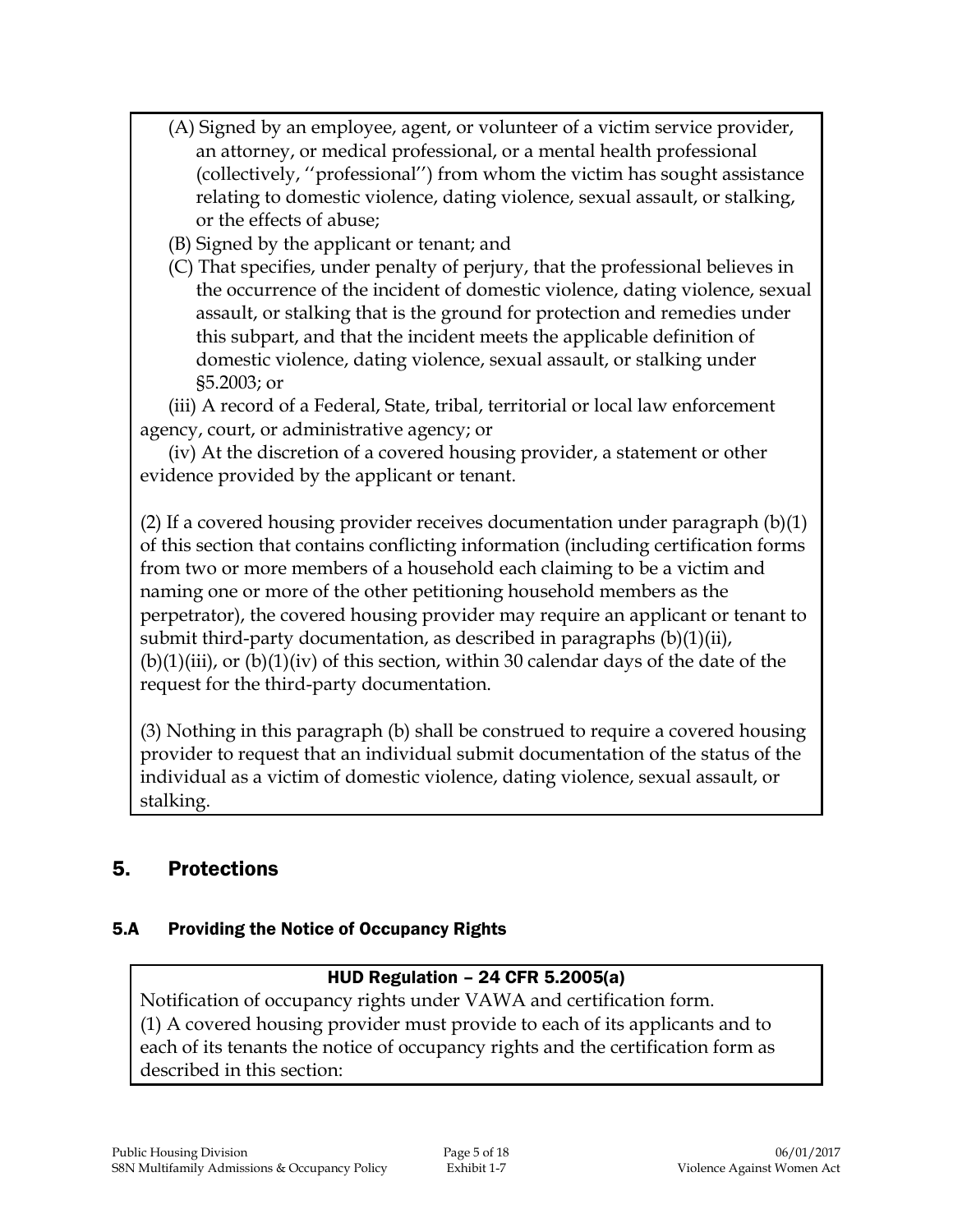(i) A ''Notice of Occupancy Rights under the Violence Against Women Act,'' as prescribed and in accordance with directions provided by HUD, that explains the VAWA protections under this subpart, including the right to confidentiality, and any limitations on those protections; and

(ii) A certification form, in a form approved by HUD, to be completed by the victim to document an incident of domestic violence, dating violence, sexual assault or stalking, and that:

- (A) States that the applicant or tenant is a victim of domestic violence, dating violence, sexual assault, or stalking;
- (B) States that the incident of domestic violence, dating violence, sexual assault, or stalking that is the ground for protection under this subpart meets the applicable definition for such incident under §5.2003; and
- (C) Includes the name of the individual who committed the domestic violence, dating violence, sexual assault, or stalking, if the name is known and safe to provide.

(2) The notice required by paragraph  $(a)(1)(i)$  of this section and certification form required by paragraph (a)(1)(ii) of this section must be provided to an applicant or tenant no later than at each of the following times:

(i) At the time the applicant is denied assistance or admission under a covered housing program;

(ii) At the time the individual is provided assistance or admission under the covered housing program;

(iii) With any notification of eviction or notification of termination of assistance; and

(iv) During the 12-month period following December 16, 2016, either during the annual recertification or lease renewal process, whichever is applicable, or, if there will be no recertification or lease renewal for a tenant during the first year after the rule takes effect, through other means.

(3) The notice required by paragraph  $(a)(1)(i)$  of this section and the certification form required by paragraph (a)(1)(ii) of this section must be made available in multiple languages, consistent with guidance issued by HUD in accordance with Executive Order 13166 (Improving Access to Services for Persons with Limited English Proficiency, signed August 11, 2000, and published in the Federal Register on August 16, 2000 (at 65 FR 50121).

(4) For the Housing Choice Voucher program under 24 CFR part 982, the projectbased voucher program under 24 CFR part 983, the public housing admission and occupancy requirements under 24 CFR part 960, and renewed funding or leases of the Section 8 project-based program under 24 CFR parts 880, 882, 883, 884, 886, as well as project-based section 8 provided in connection with housing under part 891, the HUD-required lease, lease addendum, or tenancy addendum,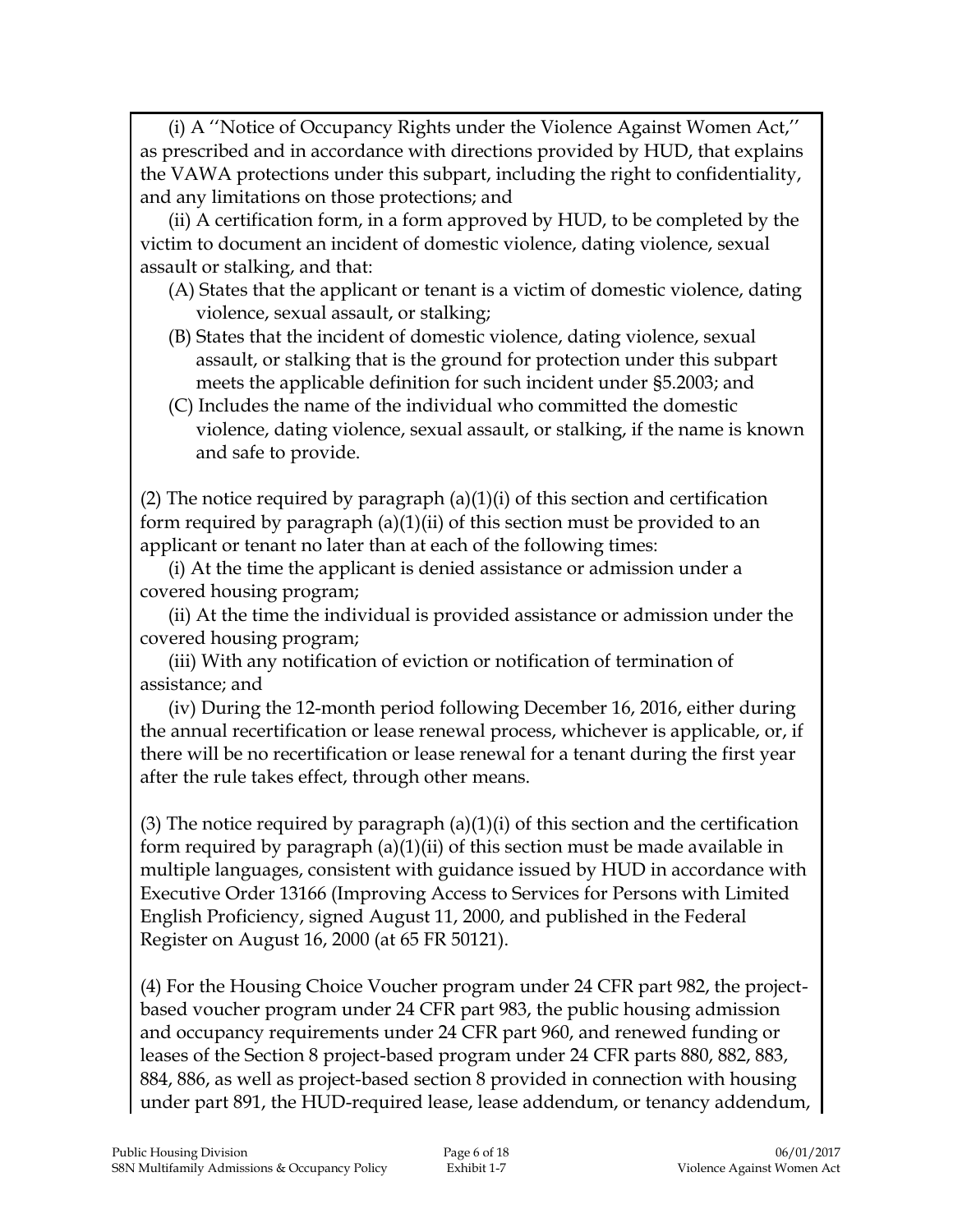as applicable, must include a description of specific protections afforded to the victims of domestic violence, dating violence, sexual assault, or stalking, as provided in this subpart.

# AHFC Policy

AHFC shall provide the Notice of Rights together with Certification of Domestic Violence, Dating Violence, Sexual Assault, or Stalking, and Alternate Documentation (form HUD-5382) to an applicant for or tenants of housing assisted under our program at the times and in the manner specified above.

# 5.B Prohibited Basis for Denial or Termination of Assistance or Eviction

# HUD Regulations – 24 CFR 5.2005(b)

(1) General. An applicant for assistance or tenant assisted under a covered housing program may not be denied admission to, denied assistance under, terminated from participation in, or evicted from the housing on the basis or as a direct result of the fact that the applicant or tenant is or has been a victim of domestic violence, dating violence, sexual assault, or stalking, if the applicant or tenant otherwise qualifies for admission, assistance, participation, or occupancy.

(2) Termination on the basis of criminal activity. A tenant in a covered housing program may not be denied tenancy or occupancy rights solely on the basis of criminal activity directly relating to domestic violence, dating violence, sexual assault, or stalking if:

(i) The criminal activity is engaged in by a member of the household of the tenant or any guest or other person under the control of the tenant, and

(ii) The tenant or an affiliated individual of the tenant is the victim or threatened victim of such domestic violence, dating violence, sexual assault or stalking.

# HUD Regulation – 24 CFR 880.504(f)

Leasing to eligible families. Subpart L of 24 CFR part 5 applies to selection of tenants and occupancy requirements in cases where there is involved or claimed to be involved incidents of, or criminal activity related to, domestic violence, dating violence, or stalking.

# HUD Regulation – 24 CFR 880.607(c)

Termination of tenancy and modification of lease.

(5) In actions or potential actions to terminate tenancy, the Owner shall follow 24 CFR part 5, subpart L, in all cases where domestic violence, dating violence, stalking, or criminal activity directly related to domestic violence, dating violence, or stalking is involved or claimed to be involved.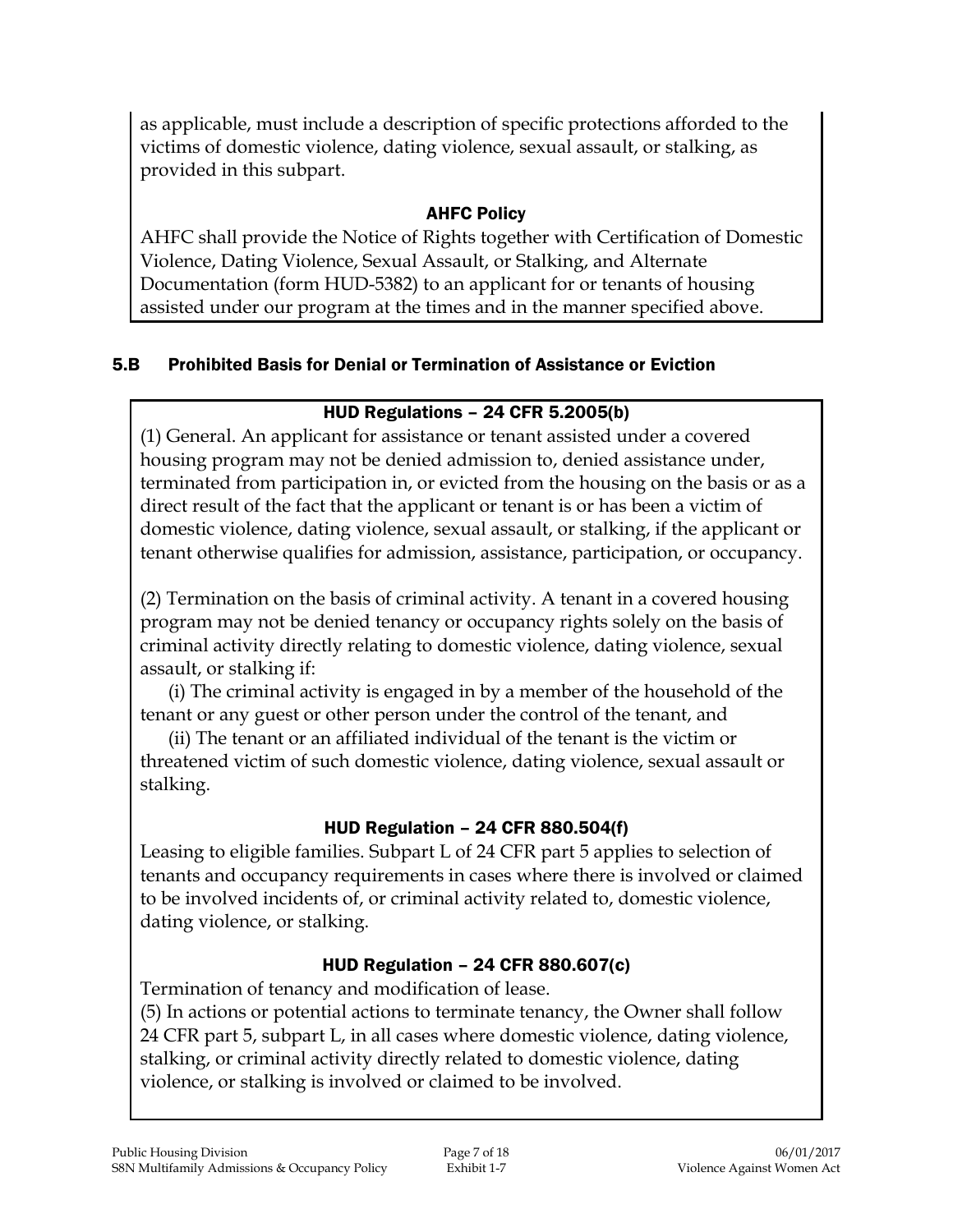### HUD Regulation – 24 CFR 882.511

Lease and termination of tenancy.

(g) In actions or potential actions to terminate tenancy, the Owner shall follow 24 CFR part 5, subpart L, in all cases where domestic violence, dating violence, or stalking, or criminal activity directly related to domestic violence, dating violence, or stalking is involved or claimed to be involved.

### AHFC Policy

Where AHFC receives adverse information about an applicant, participant, or household member and the applicant/participant is or has been a victim of domestic violence, dating violence, sexual assault, or stalking, AHFC shall determine whether there is a substantial connection between the adverse information and the fact that the applicant/participant is or has been a victim of domestic violence, dating violence, sexual assault, or stalking. If AHFC determines that there is such a connection, AHFC shall disregard the adverse information (provided that the perpetrator will not be part of the household).

- 1. AHFC shall not require a particular landlord reference or other information, where obtaining such a reference or information will place the applicant or a member of the applicant's household at increased risk of harm.
- 2. AHFC shall in appropriate instances, permit the applicant to provide photocopies of original documents where originals cannot be obtained due to the actions of the perpetrator.

# 5.C Construction of Lease Terms and Terms of Assistance

### HUD Regulations – 24 CFR 5.2005(c)

An incident of actual or threatened domestic violence, dating violence, sexual assault, or stalking shall not be construed as:

(1) A serious or repeated violation of a lease executed under a covered housing program by the victim or threatened victim of such incident; or

(2) Good cause for terminating the assistance, tenancy, or occupancy rights under a covered housing program of the victim or threatened victim of such incident.

# 5.D Limitations of VAWA Protections

# HUD Regulations – 24 CFR 5.2005(d)

(1) Nothing in this section limits the authority of a covered housing provider, when notified of a court order, to comply with a court order with respect to: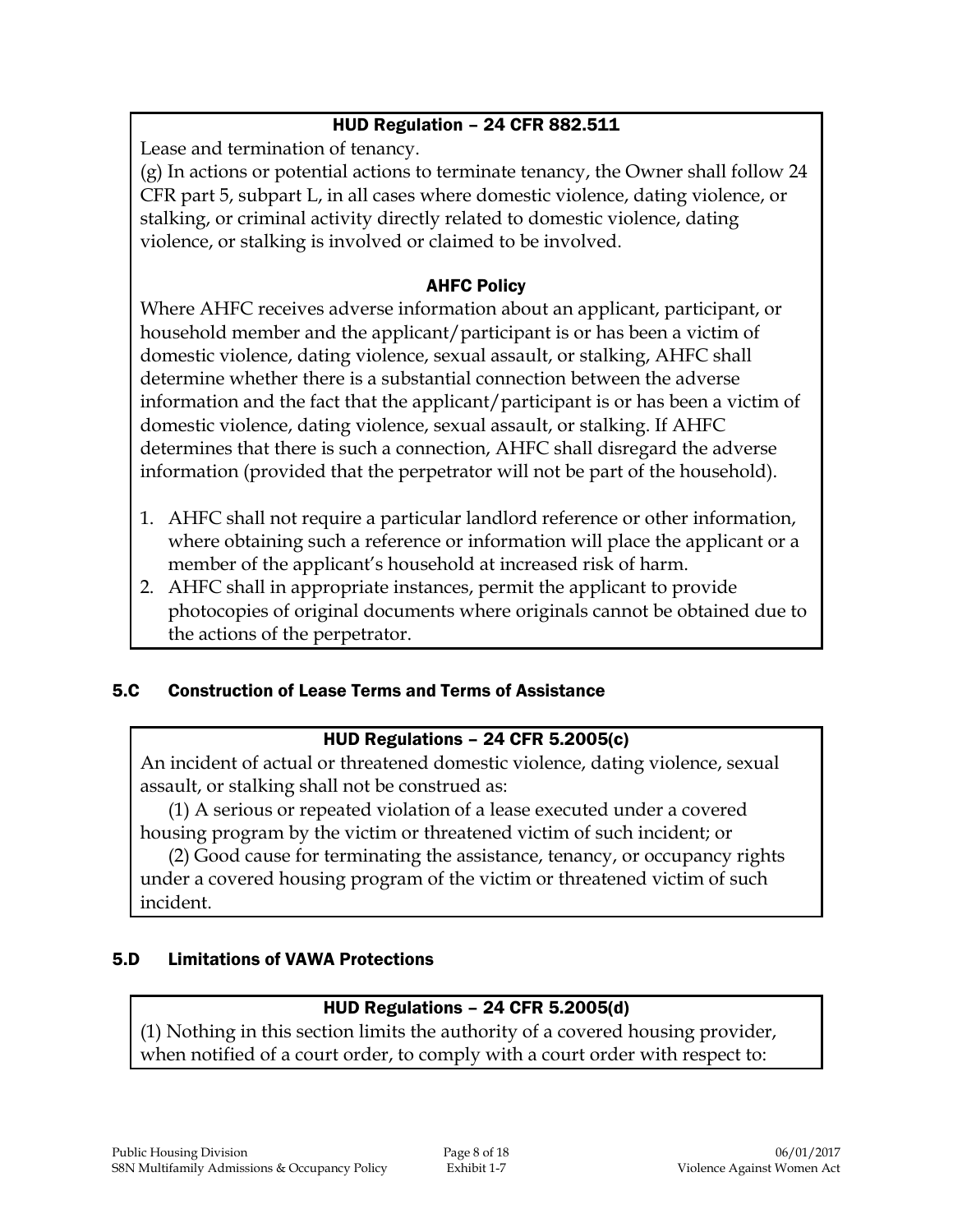(i) The rights of access or control of property, including civil protection orders issued to protect a victim of domestic violence, dating violence, sexual assault, or stalking; or

(ii) The distribution or possession of property among members of a household.

(2) Nothing in this section limits any available authority of a covered housing provider to evict or terminate assistance to a tenant for any violation not premised on an act of domestic violence, dating violence, sexual assault, or stalking that is in question against the tenant or an affiliated individual of the tenant. However, the covered housing provider must not subject the tenant, who is or has been a victim of domestic violence, dating violence, sexual assault, or stalking, or is affiliated with an individual who is or has been a victim of domestic violence, dating violence, sexual assault or stalking, to a more demanding standard than other tenants in determining whether to evict or terminate assistance.

(3) Nothing in this section limits the authority of a covered housing provider to terminate assistance to or evict a tenant under a covered housing program if the covered housing provider can demonstrate an actual and imminent threat to other tenants or those employed at or providing service to property of the covered housing provider would be present if that tenant or lawful occupant is not evicted or terminated from assistance. In this context, words, gestures, actions, or other indicators will be considered an ''actual and imminent threat'' if they meet the standards provided in the definition of ''actual and imminent threat'' in §5.2003.

(4) Any eviction or termination of assistance, as provided in paragraph  $(d)(3)$  of this section should be utilized by a covered housing provider only when there are no other actions that could be taken to reduce or eliminate the threat, including, but not limited to, transferring the victim to a different unit, barring the perpetrator from the property, contacting law enforcement to increase police presence or develop other plans to keep the property safe, or seeking other legal remedies to prevent the perpetrator from acting on a threat. Restrictions predicated on public safety cannot be based on stereotypes, but must be tailored to particularized concerns about individual residents.

### AHFC Policy

See the Definitions section.

### HUD Regulation – 24 CFR 5.2007(d)

A covered housing provider's compliance with the protections of §§5.2005 and 5.2009, based on documentation received under this section shall not be sufficient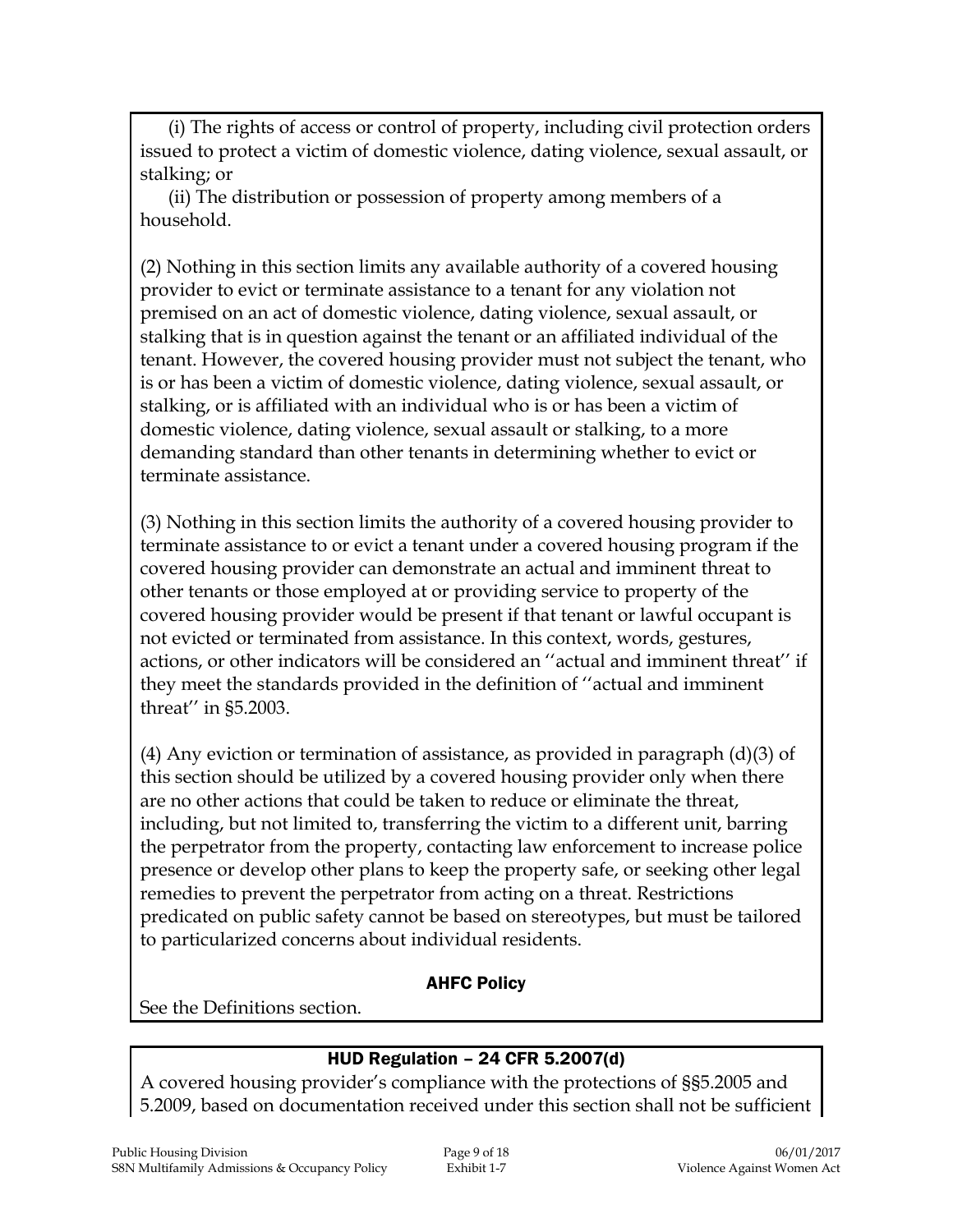to constitute evidence of an unreasonable act or omission by the covered housing provider. However, nothing in this paragraph (d) of this section shall be construed to limit the liability of a covered housing provider for failure to comply with §§5.2005 and 5.2009.

# 6. Remedies

# 6.A Emergency Transfer Plan

### HUD Regulation – 24 CFR 5.2005(e)

Each covered housing provider, as identified in the program-specific regulations for the covered housing program, shall adopt an emergency transfer plan, no later than June 14, 2017 based on HUD's model emergency transfer plan, in accordance with the following:

(1) For purposes of this section, the following definitions apply:

(i) Internal emergency transfer refers to an emergency relocation of a tenant to another unit where the tenant would not be categorized as a new applicant; that is, the tenant may reside in the new unit without having to undergo an application process.

(ii) External emergency transfer refers to an emergency relocation of a tenant to another unit where the tenant would be categorized as a new applicant; that is the tenant must undergo an application process in order to reside in the new unit.

(iii) Safe unit refers to a unit that the victim of domestic violence, dating violence, sexual assault, or stalking believes is safe.

(2) The emergency transfer plan must provide that a tenant receiving rental assistance through, or residing in a unit subsidized under, a covered housing program who is a victim of domestic violence, dating violence, sexual assault, or stalking qualifies for an emergency transfer if:

(i) The tenant expressly requests the transfer; and

(ii)

- (A) The tenant reasonably believes there is a threat of imminent harm from further violence if the tenant remains within the same dwelling unit that the tenant is currently occupying; or
- (B) In the case of a tenant who is a victim of sexual assault, either the tenant reasonably believes there is a threat of imminent harm from further violence if the tenant remains within the same dwelling unit that the tenant is currently occupying, or the sexual assault occurred on the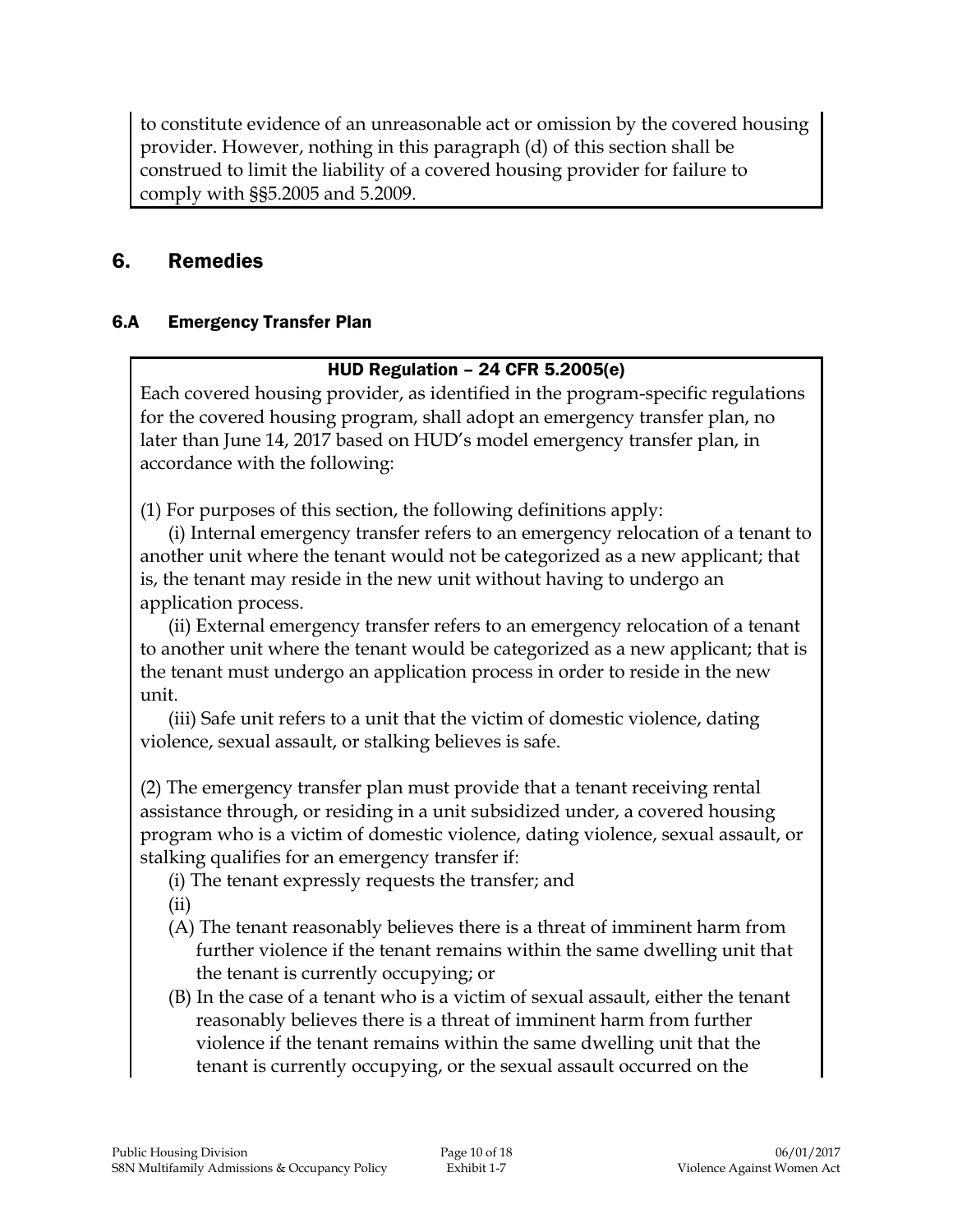premises during the 90-calendar-day period preceding the date of the request for transfer.

(3) The emergency transfer plan must detail the measure of any priority given to tenants who qualify for an emergency transfer under VAWA in relation to other categories of tenants seeking transfers and individuals seeking placement on waiting lists.

(4) The emergency transfer plan must incorporate strict confidentiality measures to ensure that the covered housing provider does not disclose the location of the dwelling unit of the tenant to a person who committed or threatened to commit an act of domestic violence, dating violence, sexual assault, or stalking against the tenant.

(5) The emergency transfer plan must allow a tenant to make an internal emergency transfer under VAWA when a safe unit is immediately available.

(6) The emergency transfer plan must describe policies for assisting a tenant in making an internal emergency transfer under VAWA when a safe unit is not immediately available, and these policies must ensure that requests for internal emergency transfers under VAWA receive, at a minimum, any applicable additional priority that housing providers may already provide to other types of emergency transfer requests.

(7) The emergency transfer plan must describe reasonable efforts the covered housing provider will take to assist a tenant who wishes to make an external emergency transfer when a safe unit is not immediately available. The plan must include policies for assisting a tenant who is seeking an external emergency transfer under VAWA out of the covered housing provider's program or project, and a tenant who is seeking an external emergency transfer under VAWA into the covered housing provider's program or project. These policies may include:

(i) Arrangements, including memoranda of understanding, with other covered housing providers to facilitate moves; and

(ii) Outreach activities to organizations that assist or provide resources to victims of domestic violence, dating violence, sexual assault, or stalking.

(8) Nothing may preclude a tenant from seeking an internal emergency transfer and an external emergency transfer concurrently if a safe unit is not immediately available.

(9) Where applicable, the emergency transfer plan must describe policies for a tenant who has tenant-based rental assistance and who meets the requirements of paragraph (e)(2) of this section to move quickly with that assistance.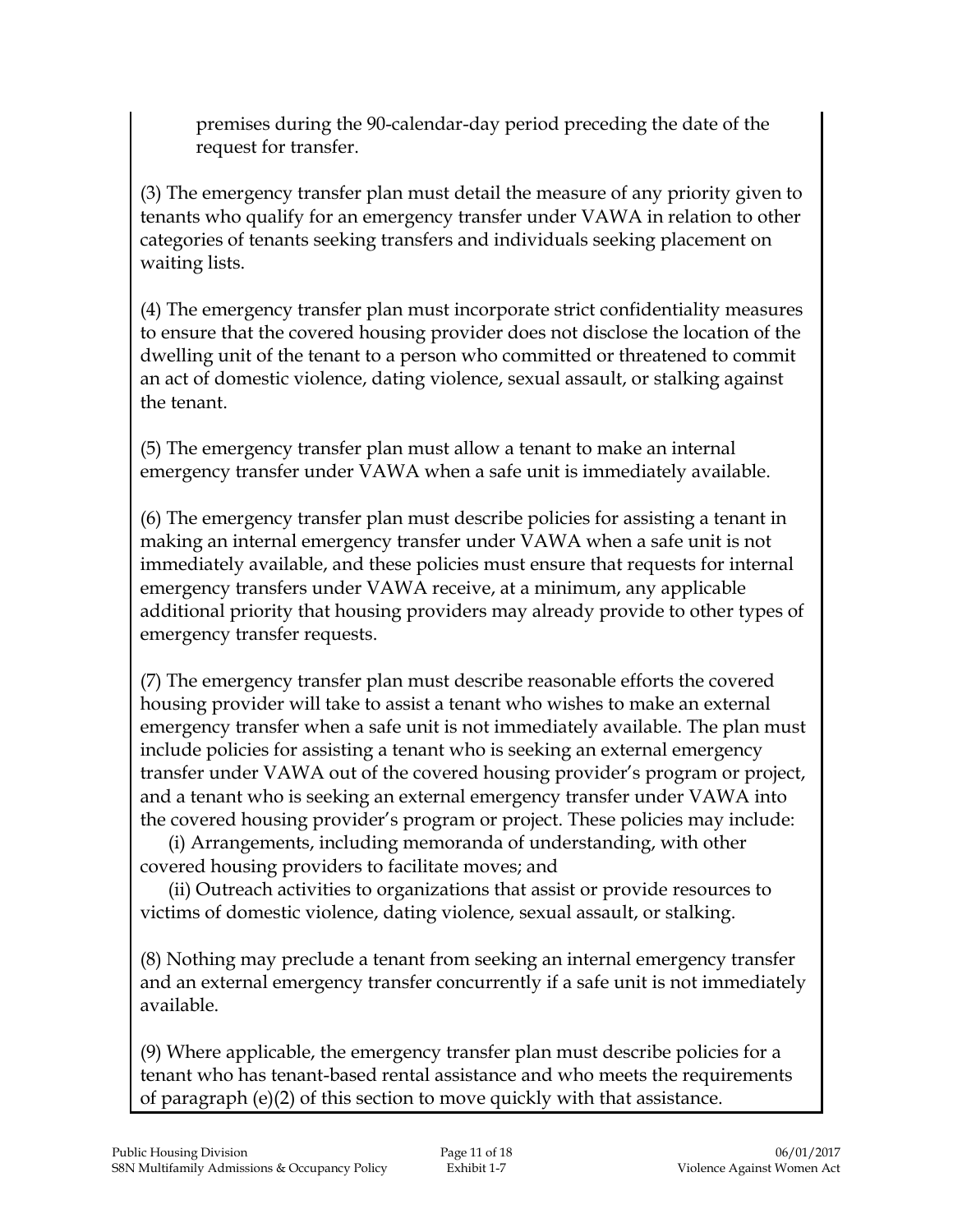(10) The emergency transfer plan may require documentation from a tenant seeking an emergency transfer, provided that:

(i) The tenant's submission of a written request to the covered housing provider, where the tenant certifies that they meet the criteria in paragraph (e)(2)(ii) of this section, shall be sufficient documentation of the requirements in paragraph (e)(2) of this section;

(ii) The covered housing provider may, at its discretion, ask an individual seeking an emergency transfer to document the occurrence of domestic violence, dating violence, sexual assault, or stalking, in accordance with §5.2007, for which the individual is seeking the emergency transfer, if the individual has not already provided documentation of that occurrence; and

(iii) No other documentation is required to qualify the tenant for an emergency transfer.

(11) The covered housing provider must make its emergency transfer plan available upon request and, when feasible, must make its plan publicly available.

(12) The covered housing provider must keep a record of all emergency transfers requested under its emergency transfer plan, and the outcomes of such requests, and retain these records for a period of three years, or for a period of time as specified in program regulations. Requests and outcomes of such requests must be reported to HUD annually.

(13) Nothing in this paragraph (e) may be construed to supersede any eligibility or other occupancy requirements that may apply under a covered housing program.

### AHFC Policy

AHFC has adopted an Emergency Transfer Plan. See Exhibit 6-9.

# 6.B Lease Bifurcation

# HUD Regulation – 24 CFR 5.2009(a)

(1) A covered housing provider may in accordance with paragraph (a)(2) of this section, bifurcate a lease, or remove a household member from a lease in order to evict, remove, terminate occupancy rights, or terminate assistance to such member who engages in criminal activity directly relating to domestic violence, dating violence, sexual assault, or stalking against an affiliated individual or other individual:

(i) Without regard to whether the household member is a signatory to the lease; and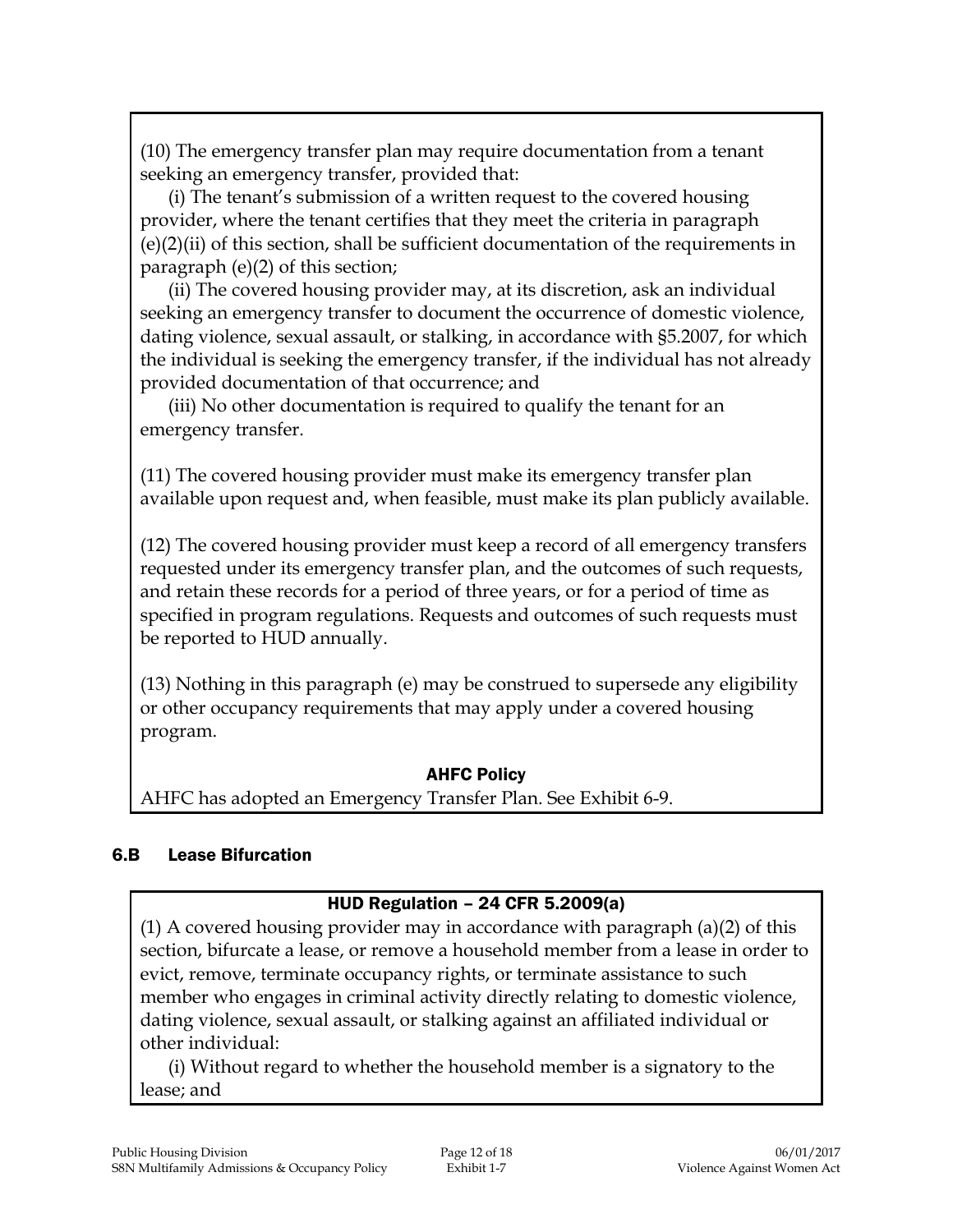(ii) Without evicting, removing, terminating assistance to, or otherwise penalizing a victim of such criminal activity who is also a tenant or lawful occupant.

(2) A lease bifurcation, as provided in paragraph (a)(1) of this section, shall be carried out in accordance with any requirements or procedures as may be prescribed by Federal, State, or local law for termination of assistance or leases and in accordance with any requirements under the relevant covered housing program.

#### 6.C Reasonable Time Following Bifurcation of a Lease

### HUD Regulation – 24 CFR 5.2009(b)

(1) Applicability. The reasonable time to establish eligibility under a covered housing program or find alternative housing is specified in paragraph (b) of this section, or alternatively in the program-specific regulations governing the applicable covered housing program. Some covered housing programs may provide different time frames than are specified in this paragraph (b), and in such cases, the program-specific regulations govern.

(2) Reasonable time to establish eligibility assistance or find alternative housing.

(i) If a covered housing provider exercises the option to bifurcate a lease as provided in paragraph (a) of this section, and the individual who was evicted or for whom assistance was terminated was the eligible tenant under the covered housing program, the covered housing provider shall provide to any remaining tenant or tenants that were not already eligible a period of 90 calendar days from the date of bifurcation of the lease to:

- (A) Establish eligibility for the same covered housing program under which the evicted or terminated tenant was the recipient of assistance at the time of bifurcation of the lease; or
- (B) Establish eligibility under another covered housing program; or
- (C) Find alternative housing.

(ii) The 90-calendar-day period provided by paragraph (b)(2) of this section will not be available to a remaining household member if the statutory requirements for the covered housing program prohibit it. The 90-day calendar period also will not apply beyond the expiration of a lease, unless this is permitted by program regulations. The 90-calendar-day period is the total period provided to a remaining tenant to establish eligibility under the three options provided in paragraphs  $(b)(2)(i)(A)$ ,  $(B)$ , and  $(C)$  of this section.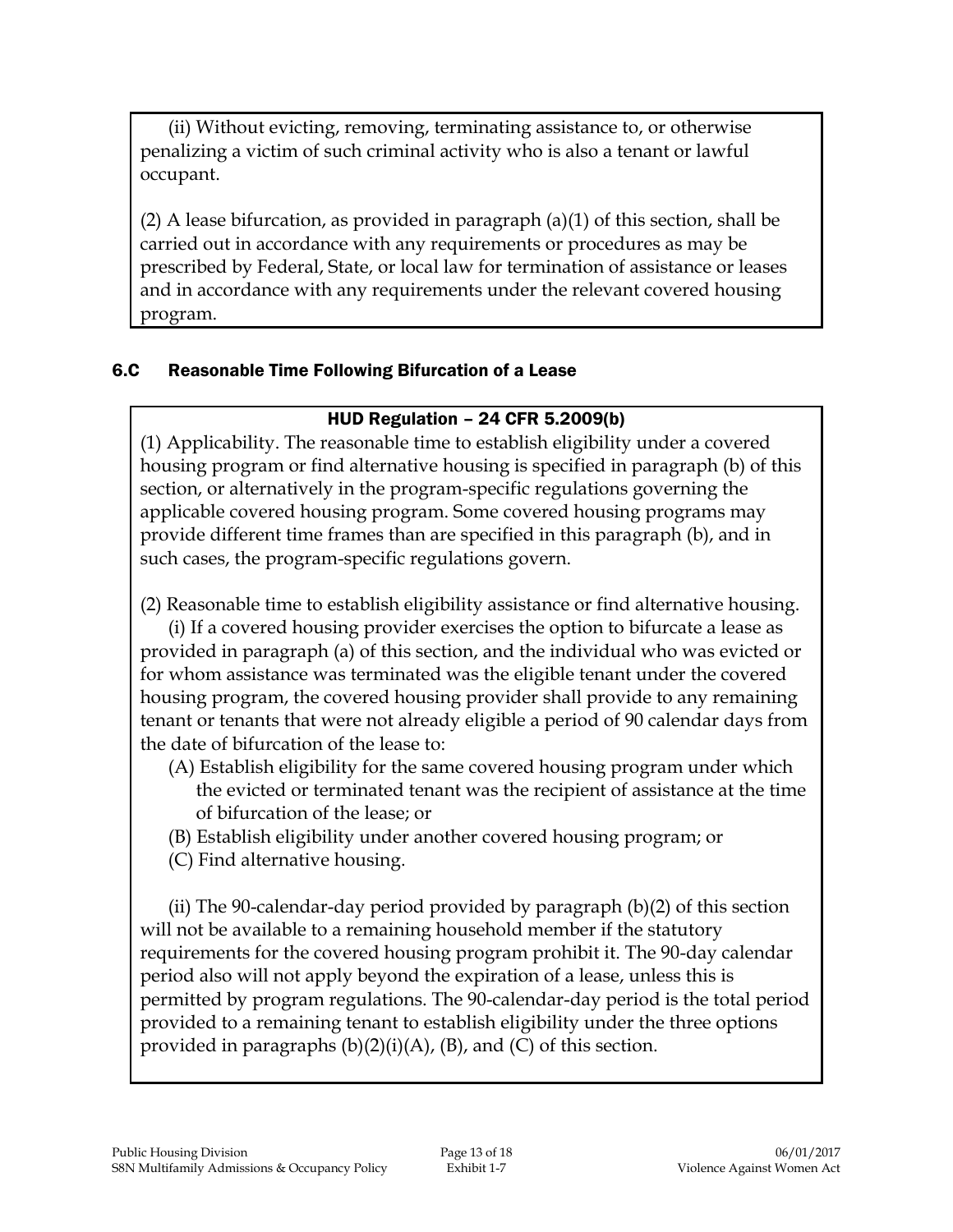(iii) The covered housing provider may extend the 90-calendar-day period in paragraph (b)(2) of this section up to an additional 60 calendar days, unless prohibited from doing so by statutory requirements of the covered program or unless the time period would extend beyond expiration of the lease.

#### 6.D Efforts to Promote Housing Stability for Victims of Domestic Violence

#### HUD Regulation – 24 CFR 5.2009(c)

Covered housing providers are encouraged to undertake whatever actions permissible and feasible under their respective programs to assist individuals residing in their units who are victims of domestic violence, dating violence, sexual assault, or stalking to remain in their units or other units under the covered housing program or other covered housing providers, and for the covered housing provider to bear the costs of any transfer, where permissible.

#### AHFC Policy

AHFC will adhere to the regulations above as well as the guidance issued in PIH Notice 2017-02 issued January 19, 2017 titled "Violence Against Women Act (VAWA) Self-Petitioner Verification Procedures" regarding verification of INS form 797 Notice of Action or form I-360 (Petition for Amerasian, Widow(er), or Special Immigrant) or form I-130 (Petition for Alien Relative).

### 7. Definitions

#### HUD Regulations – 24 CFR 5.2003

The definitions of PHA, HUD, household, and other person under the tenant's control are defined in subpart A of this part. As used in this subpart L:

### 7.A Actual and Imminent Threat

Actual and imminent threat refers to a physical danger that is real, would occur within an immediate time frame, and could result in death or serious bodily harm. In determining whether an individual would pose an actual and imminent threat, the factors to be considered include: The duration of the risk, the nature and severity of the potential harm, the likelihood that the potential harm will occur, and the length of time before the potential harm would occur.

#### 7.B Affiliated Individual

Affiliated individual, with respect to an individual, means:

1) A spouse, parent, brother, sister, or child of that individual, or a person to whom that individual stands in the place of a parent or guardian (for example, the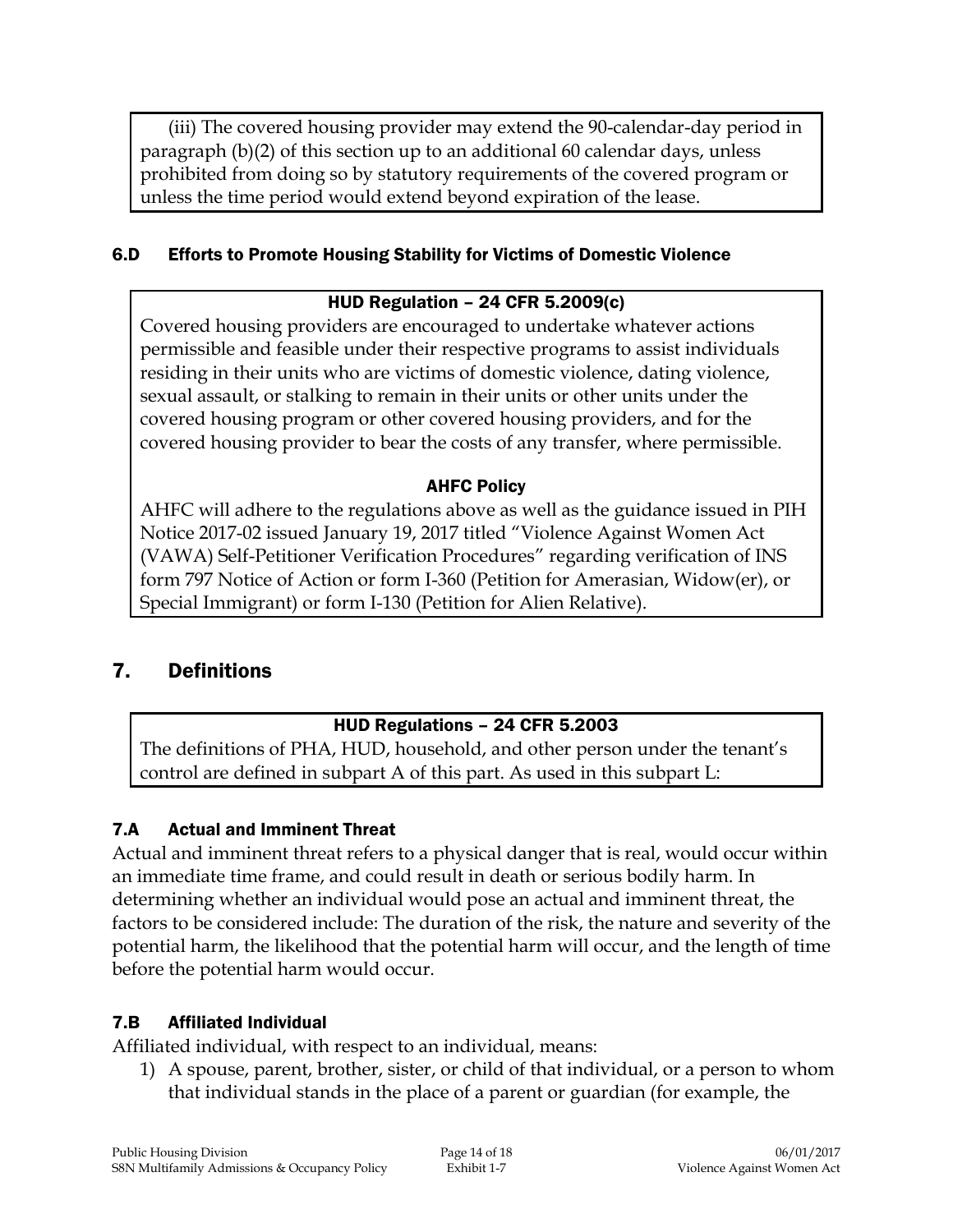affiliated individual is a person in the care, custody, or control of that individual); or

2) Any individual, tenant, or lawful occupant living in the household of that individual.

# 7.C Bifurcate

Bifurcate means to divide a lease as a matter of law, subject to the permissibility of such process under the requirements of the applicable HUD-covered program and State or local law, such that certain tenants or lawful occupants can be evicted or removed and the remaining tenants or lawful occupants can continue to reside in the unit under the same lease requirements or as may be revised depending upon the eligibility for continued occupancy of the remaining tenants and lawful occupants.

# 7.D Covered Housing Program

Covered housing program consists of the following HUD programs:

- 1. Section 202 Supportive Housing for the Elderly (12 U.S.C. 1701q), with implementing regulations at 24 CFR part 891.
- 2. Section 811 Supportive Housing for Persons with Disabilities (42 U.S.C. 8013), with implementing regulations at 24 CFR part 891.
- 3. Housing Opportunities for Persons With AIDS (HOPWA) program (42 U.S.C. 12901 et seq.), with implementing regulations at 24 CFR part 574.
- 4. HOME Investment Partnerships (HOME) program (42 U.S.C. 12741 et seq.), with implementing regulations at 24 CFR part 92.
- 5. Homeless programs under title IV of the McKinney-Vento Homeless Assistance Act (42 U.S.C. 11360 et seq.), including the Emergency Solutions Grants program (with implementing regulations at 24 CFR part 576), the Continuum of Care program (with implementing regulations at 24 CFR part 578), and the Rural Housing Stability Assistance program (with regulations forthcoming).
- 6. Multifamily rental housing under section 221(d)(3) of the National Housing Act (12 U.S.C. 17151(d)) with a below-market interest rate (BMIR) pursuant to section 221(d)(5), with implementing regulations at 24 CFR part 221.
- 7. Multifamily rental housing under section 236 of the National Housing Act (12 U.S.C. 1715z–1), with implementing regulations at 24 CFR part 236.
- 8. HUD programs assisted under the United States Housing Act of 1937 (42 U.S.C. 1437 et seq.); specifically, public housing under section 6 of the 1937 Act (42 U.S.C. 1437d) (with regulations at 24 CFR Chapter IX), tenant-based and projectbased rental assistance under section 8 of the 1937 Act (42 U.S.C. 1437f) (with regulations at 24 CFR chapters VIII and IX), and the Section 8 Moderate Rehabilitation Single Room Occupancy (with implementing regulations at 24 CFR part 882, subpart H).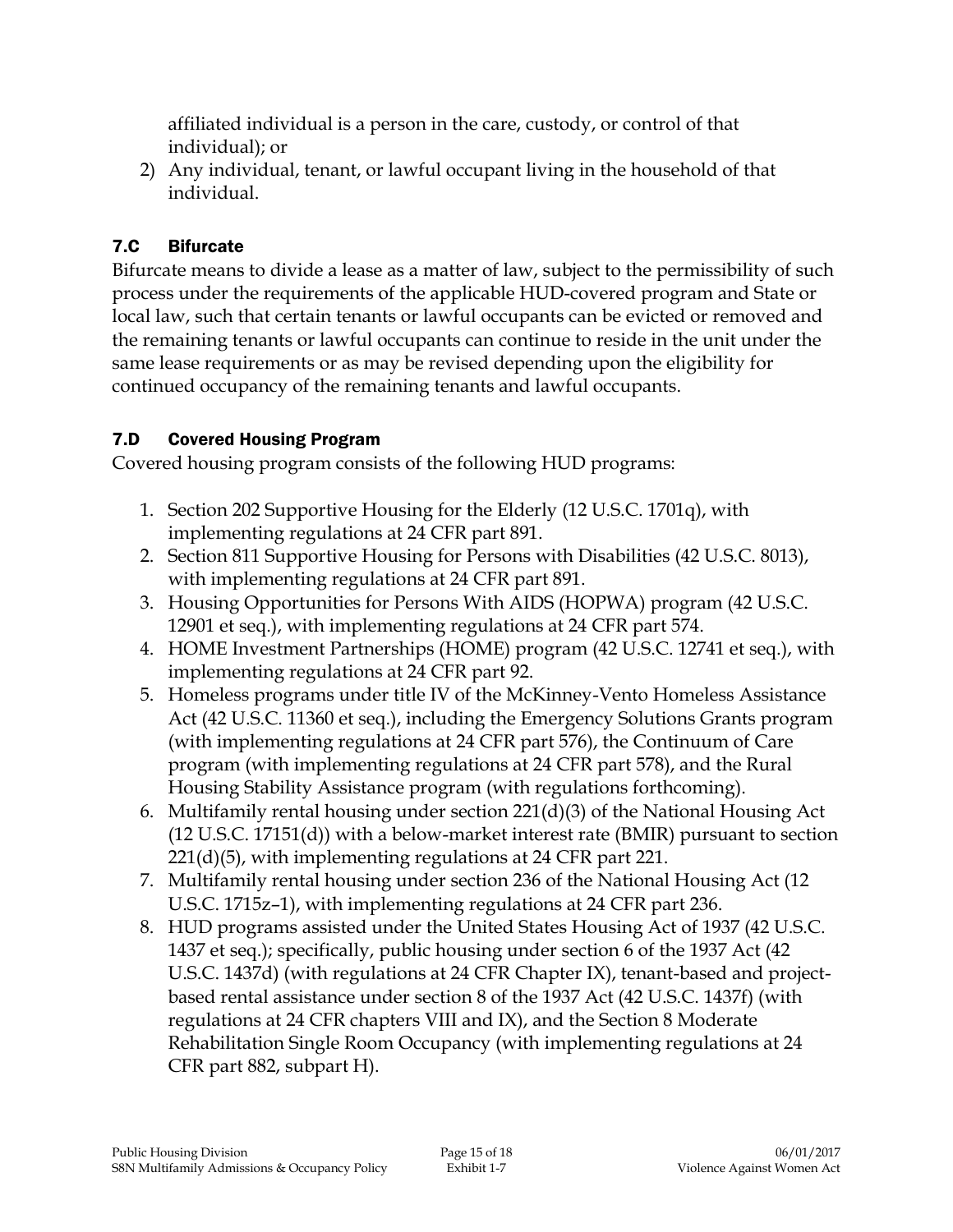9. The Housing Trust Fund (12 U.S.C. 4568) (with implementing regulations at 24 CFR part 93).

# 7.E Covered Housing Provider

Covered housing provider refers to the individual or entity under a covered housing program that has responsibility for the administration and/or oversight of VAWA protections and includes PHAs, sponsors, owners, mortgagors, managers, State and local governments or agencies thereof, nonprofit or for-profit organizations or entities. The program-specific regulations for the covered housing programs identify the individual or entity that carries out the duties and responsibilities of the covered housing provider as set forth in part 5, subpart L. For any of the covered housing programs, it is possible that there may be more than one covered housing provider; that is, depending upon the VAWA duty or responsibility to be performed by a covered housing provider, the covered housing provider may not always be the same individual or entity.

# 7.F Crime of Violence

Crime of violence (18 U.S. Code 16) means an offense that has as an element the use, attempted use, or threatened use of physical force against the person or property of another or any offense that is a felony and that, by its nature, involves a substantial risk that physical force against the person or property of another may be used in the course of committing the offense.

# 7.G Dating Violence

Dating violence means violence committed by a person:

- 1) Who is or has been in a social relationship of a romantic or intimate nature with the victim; and
- 2) Where the existence of such a relationship shall be determined based on a consideration of the following factors:
	- a) The length of the relationship;
	- b) The type of relationship; and
	- c) The frequency of interaction between the persons involved in the relationship.

# 7.H Domestic Violence

Domestic violence includes felony or misdemeanor crimes of violence committed by a current or former spouse or intimate partner of the victim, by a person with whom the victim shares a child in common, by a person who is cohabitating with or has cohabitated with the victim as a spouse or intimate partner, by a person similarly situated to a spouse of the victim under the domestic or family violence laws of the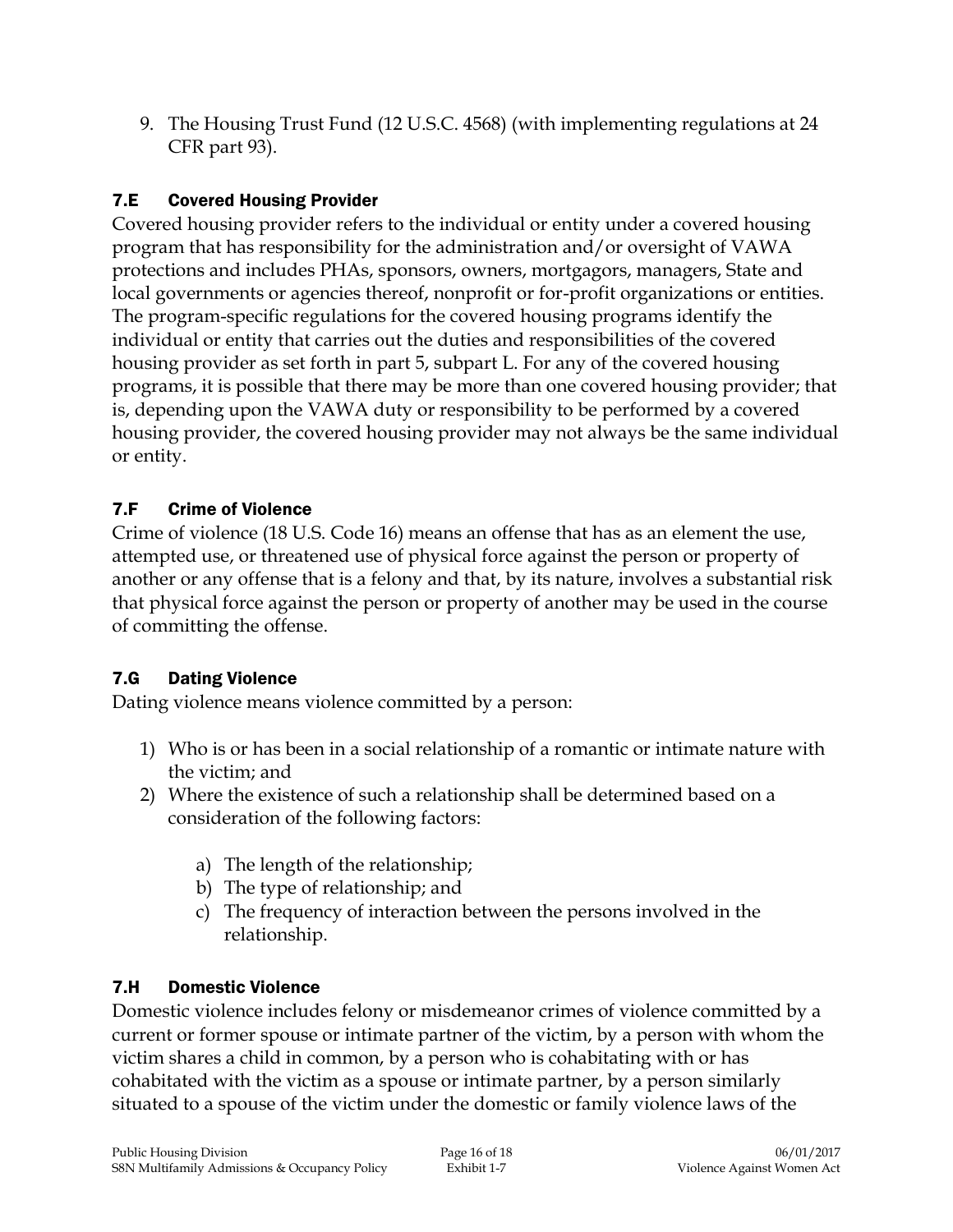jurisdiction receiving grant monies, or by any other person against an adult or youth victim who is protected from that person's acts under the domestic or family violence laws of the jurisdiction. The term ''spouse or intimate partner of the victim'' includes a person who is or has been in a social relationship of a romantic or intimate nature with the victim, as determined by the length of the relationship, the type of the relationship, and the frequency of interaction between the persons involved in the relationship.

In Alaska (Alaska Statute 18.66.990(5)), this includes:

- 1. Adults or minors who are current or former spouses;
- 2. Adults or minors who live together or who have lived together;
- 3. Adults or minors who are dating or who have dated;
- 4. Adults or minors who are engaged in or who have engaged in a sexual relationship;
- 5. Adults or minors who are related to each other up to the fourth degree of consanguinity, whether of the whole or half blood or by adoption, computed under the rules of civil law;
- 6. Adults or minors who are related or formerly related by marriage;
- 7. Persons who have a child of the relationship; and
- 8. Minor children of a person in a relationship that is described in (1) (7) of this paragraph;

# 7.I Guest

Guest means a person temporarily staying in the unit with the consent of a tenant or other member of the household who has express or implied authority to so consent on behalf of the tenant. This term is further defined under 24 CFR 966 and 982.

# 7.J Other Person Under the Tenant's Control

Other person under the tenant's control means that the person, although not staying as a guest (as defined in this section) in the unit, is, or was, at the time of the activity in question, on the premises because of an invitation from the tenant or other member of the household who has express or implied authority to so consent on behalf of the tenant. Absent evidence to the contrary, a person temporarily and infrequently on the premises solely for legitimate commercial purposes is not under the tenant's control.

# 7.K Perpetrator

Perpetrator is a person who commits an act of domestic violence, dating violence, sexual assault, or stalking against an individual.

# 7.L Sexual Assault

Sexual Assault means any nonconsensual sexual act proscribed by Federal, tribal, or State law including when the victim lacks capacity to consent.